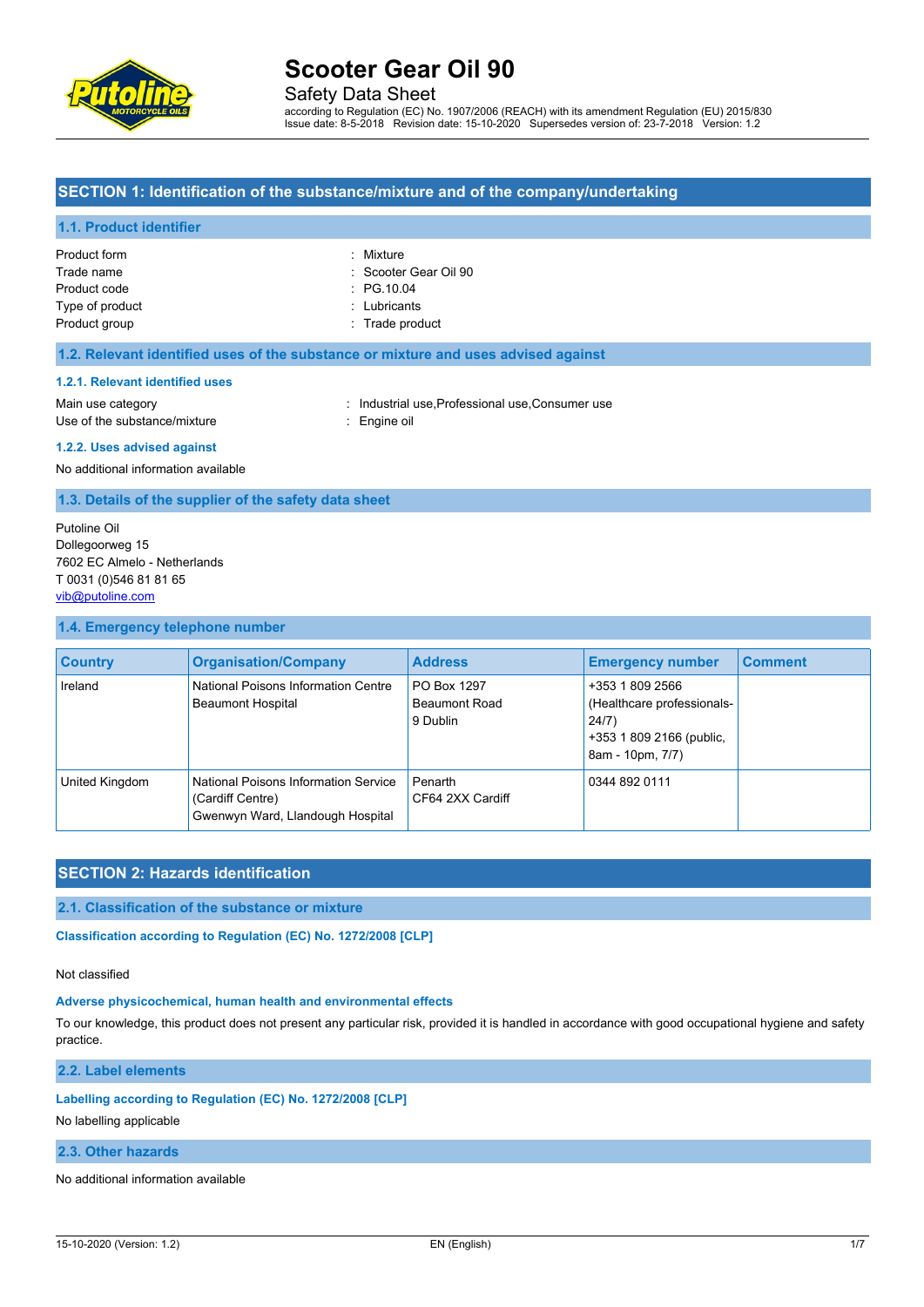## Safety Data Sheet

according to Regulation (EC) No. 1907/2006 (REACH) with its amendment Regulation (EU) 2015/830

## **SECTION 3: Composition/information on ingredients**

## **3.1. Substances**

Not applicable

**3.2. Mixtures**

Comments : Highly refined mineral oils and additives.

Comments : The highly refined mineral oil contains <3% (w/w) DMSOextract, according to IP346. This mixture does not contain any substances to be mentioned according to the criteria of section 3.2 of REACH Annex II

# **SECTION 4: First aid measures 4.1. Description of first aid measures** First-aid measures general intereduced in the label where possible). First-aid measures general intereduced in the label where possible). First-aid measures after inhalation : Remove person to fresh air and keep comfortable for breathing. First-aid measures after skin contact : Wash skin with plenty of water. First-aid measures after eye contact : Rinse eyes with water as a precaution. First-aid measures after ingestion : Do not induce vomiting. Call a poison center or a doctor if you feel unwell. **4.2. Most important symptoms and effects, both acute and delayed** Symptoms/effects : No additional information available. Not expected to present a significant hazard under anticipated conditions of normal use. Symptoms/effects after ingestion : May result in aspiration into the lungs, causing chemical pneumonia.

## **4.3. Indication of any immediate medical attention and special treatment needed**

Treat symptomatically.

| <b>SECTION 5: Firefighting measures</b>                         |                                                                                                                                             |
|-----------------------------------------------------------------|---------------------------------------------------------------------------------------------------------------------------------------------|
| 5.1. Extinguishing media                                        |                                                                                                                                             |
| Suitable extinguishing media<br>Unsuitable extinguishing media  | : Water spray. Dry powder. Foam. Carbon dioxide.<br>: Do not use a heavy water stream.                                                      |
| 5.2. Special hazards arising from the substance or mixture      |                                                                                                                                             |
| Fire hazard<br>Hazardous decomposition products in case of fire | : Combustible liquid.<br>: Incomplete combustion releases dangerous carbon monoxide, carbon dioxide and other<br>toxic gases.               |
| 5.3. Advice for firefighters                                    |                                                                                                                                             |
| Protection during firefighting                                  | : Do not attempt to take action without suitable protective equipment. Self-contained<br>breathing apparatus. Complete protective clothing. |

| <b>SECTION 6: Accidental release measures</b> |                                                                                                                                                                |  |  |
|-----------------------------------------------|----------------------------------------------------------------------------------------------------------------------------------------------------------------|--|--|
|                                               | 6.1. Personal precautions, protective equipment and emergency procedures                                                                                       |  |  |
| 6.1.1. For non-emergency personnel            |                                                                                                                                                                |  |  |
| Emergency procedures                          | : Ventilate spillage area.                                                                                                                                     |  |  |
| 6.1.2. For emergency responders               |                                                                                                                                                                |  |  |
| Protective equipment                          | : Do not attempt to take action without suitable protective equipment. For further information<br>refer to section 8: "Exposure controls/personal protection". |  |  |
| <b>6.2. Environmental precautions</b>         |                                                                                                                                                                |  |  |
| Avoid release to the environment.             |                                                                                                                                                                |  |  |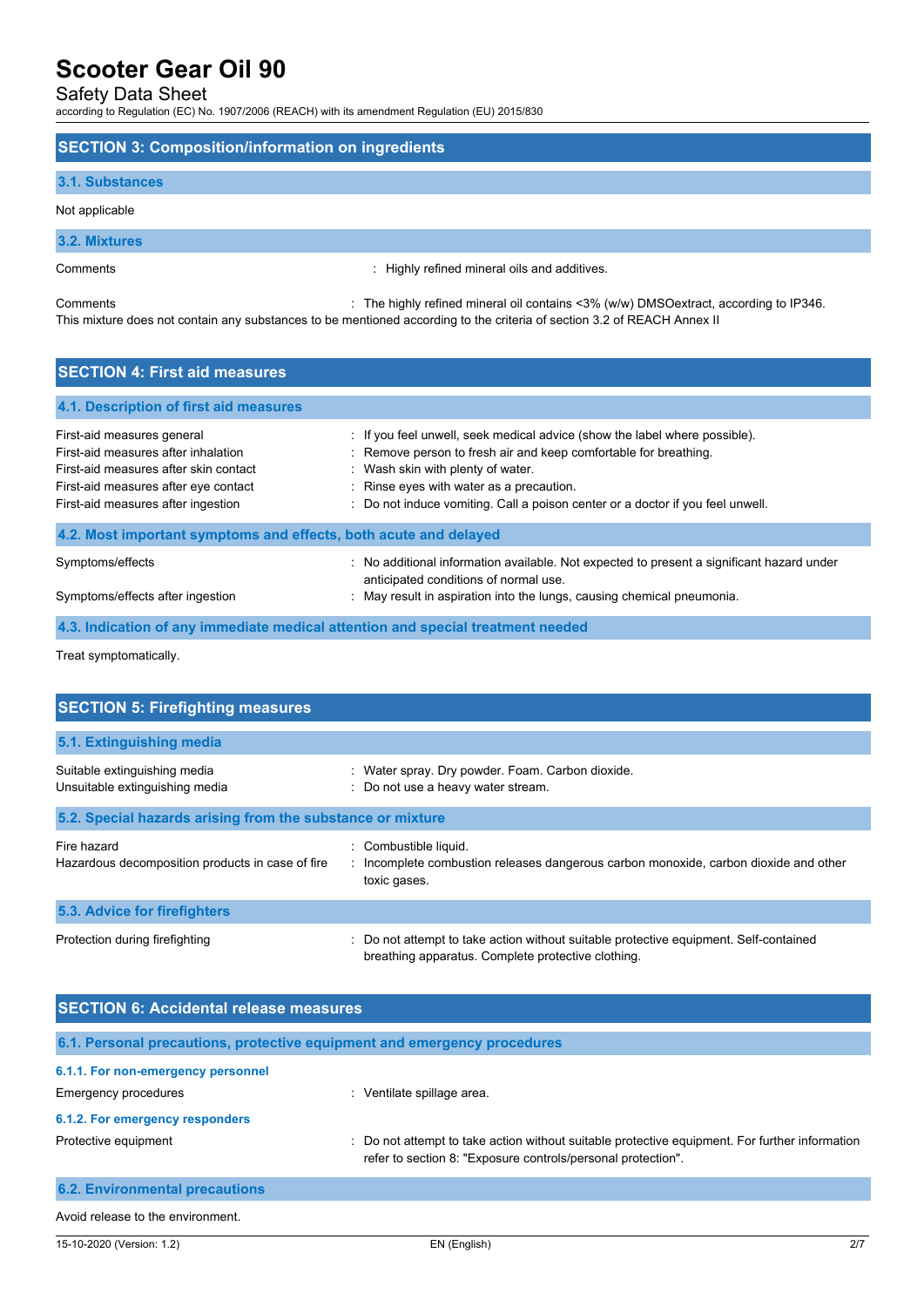# Safety Data Sheet

according to Regulation (EC) No. 1907/2006 (REACH) with its amendment Regulation (EU) 2015/830

| 6.3. Methods and material for containment and cleaning up         |                                                                                                                                                                                                          |  |
|-------------------------------------------------------------------|----------------------------------------------------------------------------------------------------------------------------------------------------------------------------------------------------------|--|
| Methods for cleaning up<br>Other information                      | : Take up liquid spill into absorbent material.<br>Dispose of materials or solid residues at an authorized site.                                                                                         |  |
| 6.4. Reference to other sections                                  |                                                                                                                                                                                                          |  |
| For further information refer to section 13.                      |                                                                                                                                                                                                          |  |
|                                                                   |                                                                                                                                                                                                          |  |
| <b>SECTION 7: Handling and storage</b>                            |                                                                                                                                                                                                          |  |
| 7.1. Precautions for safe handling                                |                                                                                                                                                                                                          |  |
| Precautions for safe handling<br>Hygiene measures                 | : Provide good ventilation in process area to prevent formation of vapour.<br>: Wash hands and other exposed areas with mild soap and water before eating, drinking or<br>smoking and when leaving work. |  |
| 7.2. Conditions for safe storage, including any incompatibilities |                                                                                                                                                                                                          |  |

| $1.1$ and $2.1$ and $3.1$ and $3.1$ and $3.1$ and $3.1$ and $3.1$ and $3.1$ and $3.1$ and $3.1$ and $3.1$ |                                                                                                 |
|-----------------------------------------------------------------------------------------------------------|-------------------------------------------------------------------------------------------------|
| Storage conditions                                                                                        | Keep container closed when not in use. Keep in a cool, well-ventilated place away from<br>heat. |
| Storage temperature                                                                                       | $0 - 40$ °C                                                                                     |
| 7.3. Specific end use(s)                                                                                  |                                                                                                 |

No additional information available

| <b>SECTION 8: Exposure controls/personal protection</b>                                                                                                    |                                                       |  |
|------------------------------------------------------------------------------------------------------------------------------------------------------------|-------------------------------------------------------|--|
| 8.1. Control parameters                                                                                                                                    |                                                       |  |
| <b>Scooter Gear Oil 90</b>                                                                                                                                 |                                                       |  |
| <b>EU - Occupational Exposure Limits</b>                                                                                                                   |                                                       |  |
| Exposure limits/standards for materials that can be<br>formed when handling this product. When<br>mists/aerosols can occur the following is<br>recommended | 5 mg/m <sup>3</sup> - ACGIH TLV (inhalable fraction). |  |
| 8.2. Exposure controls                                                                                                                                     |                                                       |  |

## **Appropriate engineering controls:**

Ensure good ventilation of the work station.

| Materials for protective clothing: |  |
|------------------------------------|--|
| Wear suitable protective clothing  |  |
|                                    |  |

| <b>Hand protection:</b>  |                      |                        |                |             |                   |
|--------------------------|----------------------|------------------------|----------------|-------------|-------------------|
| <b>Protective gloves</b> |                      |                        |                |             |                   |
| Type                     | Material             | <b>Permeation</b>      | Thickness (mm) | Penetration | <b>Standard</b>   |
| Reusable gloves          | Nitrile rubber (NBR) | $6$ ( $>$ 480 minutes) | $\ge 0.35$     |             | <b>EN ISO 374</b> |

| <b>Eye protection:</b> |         |                        |                 |
|------------------------|---------|------------------------|-----------------|
| Safety glasses         |         |                        |                 |
| Type                   | Use     | <b>Characteristics</b> | <b>Standard</b> |
| Safety glasses         | Droplet | clear                  | <b>EN 166</b>   |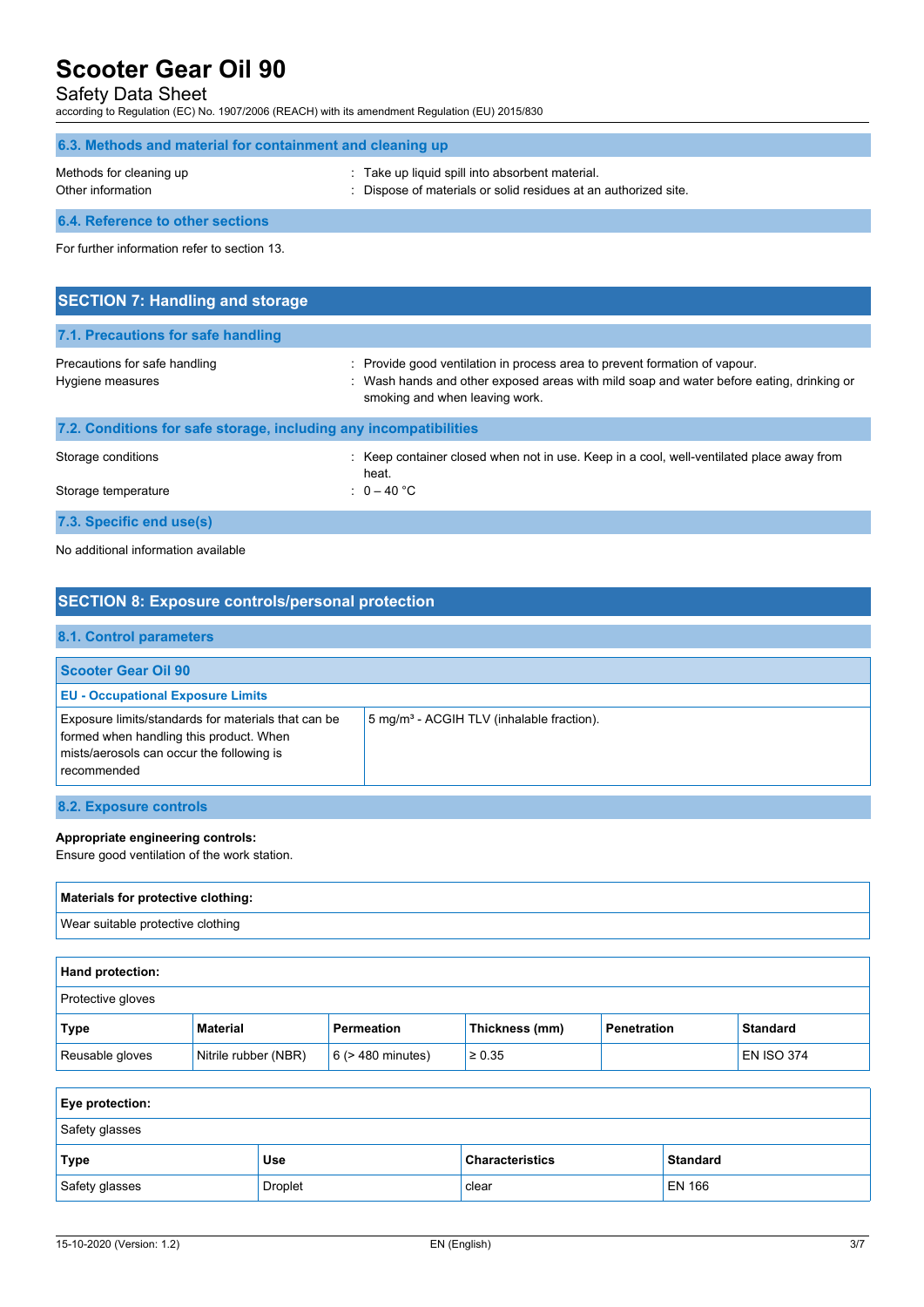# Safety Data Sheet

according to Regulation (EC) No. 1907/2006 (REACH) with its amendment Regulation (EU) 2015/830

### **Skin and body protection:**

## Wear suitable protective clothing

## **Respiratory protection:**

In case of insufficient ventilation, wear suitable respiratory equipment

## **Personal protective equipment symbol(s):**



### **Environmental exposure controls:**

Avoid release to the environment.

| <b>SECTION 9: Physical and chemical properties</b>         |                                                  |
|------------------------------------------------------------|--------------------------------------------------|
| 9.1. Information on basic physical and chemical properties |                                                  |
| Physical state                                             | : Liquid                                         |
| Colour                                                     | brown.                                           |
| Odour                                                      | characteristic                                   |
| Odour threshold                                            | No data available                                |
| рH                                                         | No data available                                |
| Relative evaporation rate (butylacetate=1)                 | No data available                                |
| Melting point                                              | Not applicable                                   |
| Freezing point                                             | -12 °C - ASTM D5950 (pour point)                 |
| Boiling point                                              | No data available                                |
| Flash point                                                | 245 °C - ASTM D92 (COC)                          |
| Auto-ignition temperature                                  | No data available                                |
| Decomposition temperature                                  | No data available                                |
| Flammability (solid, gas)                                  | Not applicable                                   |
| Vapour pressure                                            | No data available                                |
| Relative vapour density at 20 °C                           | No data available                                |
| Relative density                                           | No data available                                |
| Density                                                    | 0,892 kg/l (15 °C) - ASTM D4052                  |
| Solubility                                                 | Water: Practically not miscible.                 |
| Partition coefficient n-octanol/water (Log Pow)            | No data available                                |
| Viscosity, kinematic                                       | 152 mm <sup>2</sup> /s (40 °C) - ASTM D7279      |
| Viscosity, dynamic                                         | No data available                                |
| <b>Explosive properties</b>                                | Presents no particular fire or explosion hazard. |

# **9.2. Other information**

VOC content : 0 %

# **SECTION 10: Stability and reactivity**

# **10.1. Reactivity**

The product is non-reactive under normal conditions of use, storage and transport.

Oxidising properties **in the contract of the Contract August** 2001 : No data available Explosive limits **Explosive limits Explosive limits Explosive limits Explosive limits Explosive limits EXPLOSIVE 2018** 

## **10.2. Chemical stability**

Stable under normal conditions.

## **10.3. Possibility of hazardous reactions**

Reacts violently with (strong) oxidizers.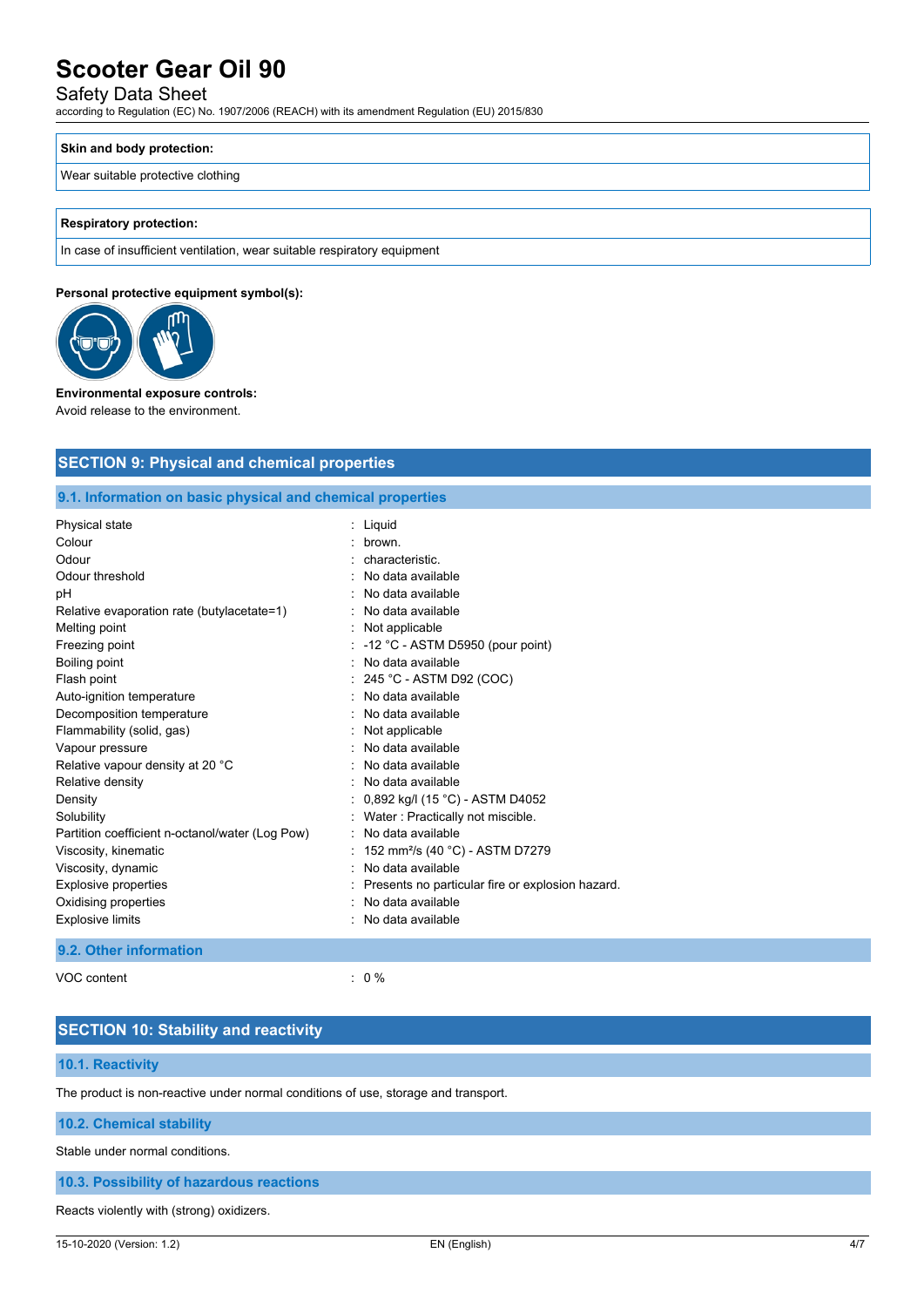# Safety Data Sheet

according to Regulation (EC) No. 1907/2006 (REACH) with its amendment Regulation (EU) 2015/830

## **10.4. Conditions to avoid**

None under recommended storage and handling conditions (see section 7).

## **10.5. Incompatible materials**

No additional information available

**10.6. Hazardous decomposition products**

No decomposition if stored normally.

# **SECTION 11: Toxicological information**

## **11.1. Information on toxicological effects**

| Acute toxicity (oral)<br>Acute toxicity (dermal)<br>Acute toxicity (inhalation)                                                              | Not classified<br>Not classified<br>: Not classified                                       |
|----------------------------------------------------------------------------------------------------------------------------------------------|--------------------------------------------------------------------------------------------|
| Skin corrosion/irritation<br>Serious eye damage/irritation<br>Respiratory or skin sensitisation<br>Germ cell mutagenicity<br>Carcinogenicity | Not classified<br>Not classified<br>Not classified<br>: Not classified<br>: Not classified |
| Reproductive toxicity                                                                                                                        | Not classified                                                                             |
| STOT-single exposure                                                                                                                         | Not classified                                                                             |
| STOT-repeated exposure                                                                                                                       | Not classified                                                                             |
| Aspiration hazard                                                                                                                            | Not classified                                                                             |
| <b>Scooter Gear Oil 90</b>                                                                                                                   |                                                                                            |
|                                                                                                                                              |                                                                                            |

Viscosity, kinematic **152 mm**<sup>2</sup>/s (40 °C) - ASTM D7279

| <b>SECTION 12: Ecological information</b>                    |                                                                                                                               |  |  |  |
|--------------------------------------------------------------|-------------------------------------------------------------------------------------------------------------------------------|--|--|--|
| 12.1. Toxicity                                               |                                                                                                                               |  |  |  |
| Ecology - general                                            | The product is not considered harmful to aquatic organisms nor to cause long-term adverse<br>÷<br>effects in the environment. |  |  |  |
| Hazardous to the aquatic environment, short-term<br>(acute)  | : Not classified                                                                                                              |  |  |  |
| Hazardous to the aquatic environment, long-term<br>(chronic) | : Not classified                                                                                                              |  |  |  |
| 12.2. Persistence and degradability                          |                                                                                                                               |  |  |  |
| No additional information available                          |                                                                                                                               |  |  |  |
| 12.3. Bioaccumulative potential                              |                                                                                                                               |  |  |  |
| No additional information available                          |                                                                                                                               |  |  |  |
| 12.4. Mobility in soil                                       |                                                                                                                               |  |  |  |
| No additional information available                          |                                                                                                                               |  |  |  |
| 12.5. Results of PBT and vPvB assessment                     |                                                                                                                               |  |  |  |
| No additional information available                          |                                                                                                                               |  |  |  |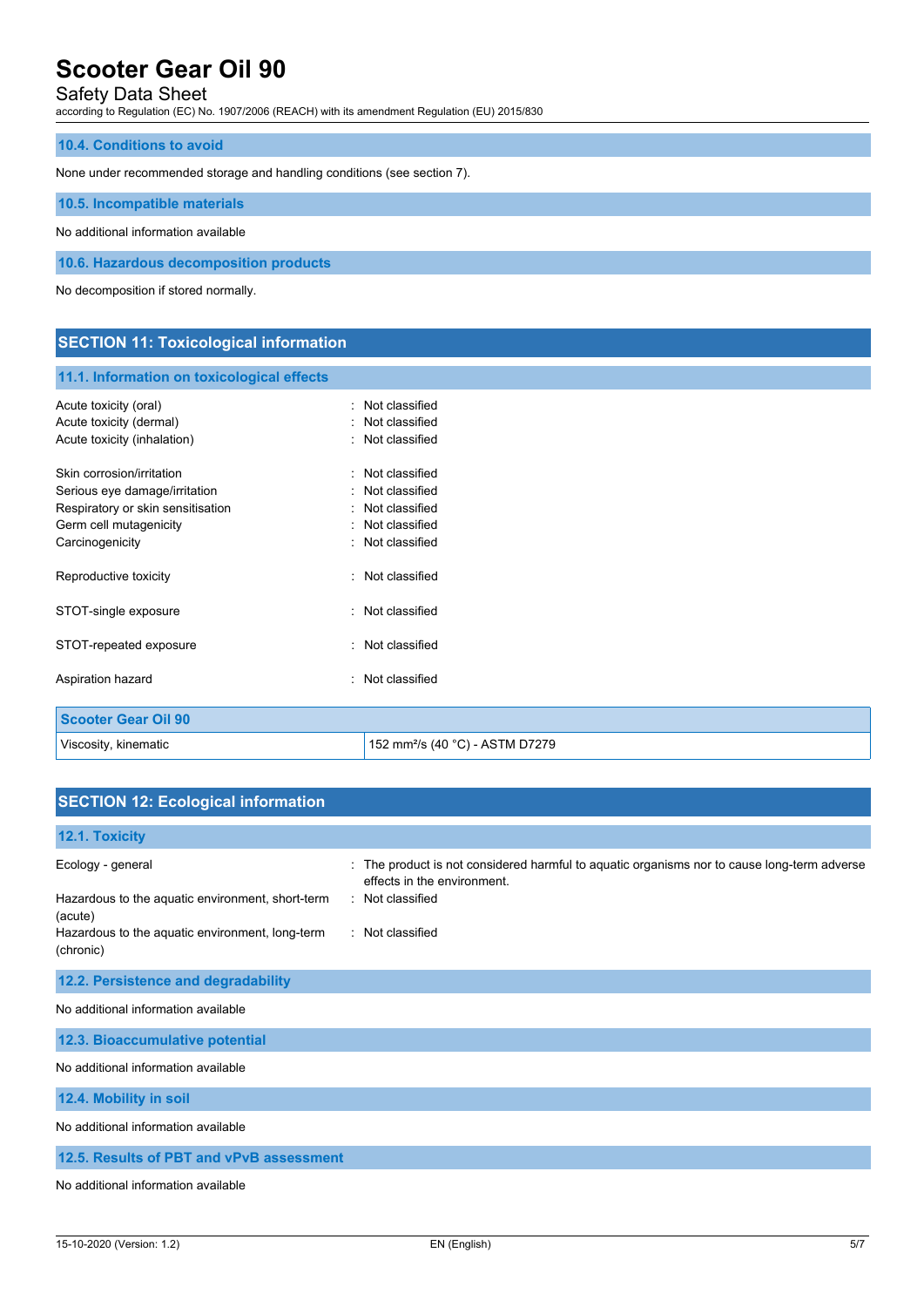## Safety Data Sheet

according to Regulation (EC) No. 1907/2006 (REACH) with its amendment Regulation (EU) 2015/830

### **12.6. Other adverse effects**

No additional information available

## **SECTION 13: Disposal considerations**

### **13.1. Waste treatment methods**

Product/Packaging disposal recommendations : Dispose in a safe manner in accordance with local/national regulations. European List of Waste (LoW) code : 13 02 05<sup>\*</sup> - mineral-based non-chlorinated engine, gear and lubricating oils

Waste treatment methods : Dispose of contents/container in accordance with licensed collector's sorting instructions.

## **SECTION 14: Transport information**

| In accordance with ADR / RID / IMDG / IATA / ADN |                |                |                |                |
|--------------------------------------------------|----------------|----------------|----------------|----------------|
| <b>ADR</b>                                       | <b>IMDG</b>    | <b>IATA</b>    | <b>ADN</b>     | <b>RID</b>     |
| 14.1. UN number                                  |                |                |                |                |
| Not applicable                                   | Not applicable | Not applicable | Not applicable | Not applicable |
| 14.2. UN proper shipping name                    |                |                |                |                |
| Not applicable                                   | Not applicable | Not applicable | Not applicable | Not applicable |
| 14.3. Transport hazard class(es)                 |                |                |                |                |
| Not applicable                                   | Not applicable | Not applicable | Not applicable | Not applicable |
| 14.4. Packing group                              |                |                |                |                |
| Not applicable                                   | Not applicable | Not applicable | Not applicable | Not applicable |
| 14.5. Environmental hazards                      |                |                |                |                |
| Not applicable                                   | Not applicable | Not applicable | Not applicable | Not applicable |
| No supplementary information available           |                |                |                |                |

## **14.6. Special precautions for user**

**Overland transport** Not applicable **Transport by sea** Not applicable **Air transport** Not applicable **Inland waterway transport** Not applicable **Rail transport** Not applicable

**14.7. Transport in bulk according to Annex II of Marpol and the IBC Code**

Not applicable

# **SECTION 15: Regulatory information**

## **15.1. Safety, health and environmental regulations/legislation specific for the substance or mixture**

# **15.1.1. EU-Regulations**

Contains no REACH substances with Annex XVII restrictions

Contains no substance on the REACH candidate list

Contains no REACH Annex XIV substances

Contains no substance subject to Regulation (EU) No 649/2012 of the European Parliament and of the Council of 4 July 2012 concerning the export and import of hazardous chemicals.